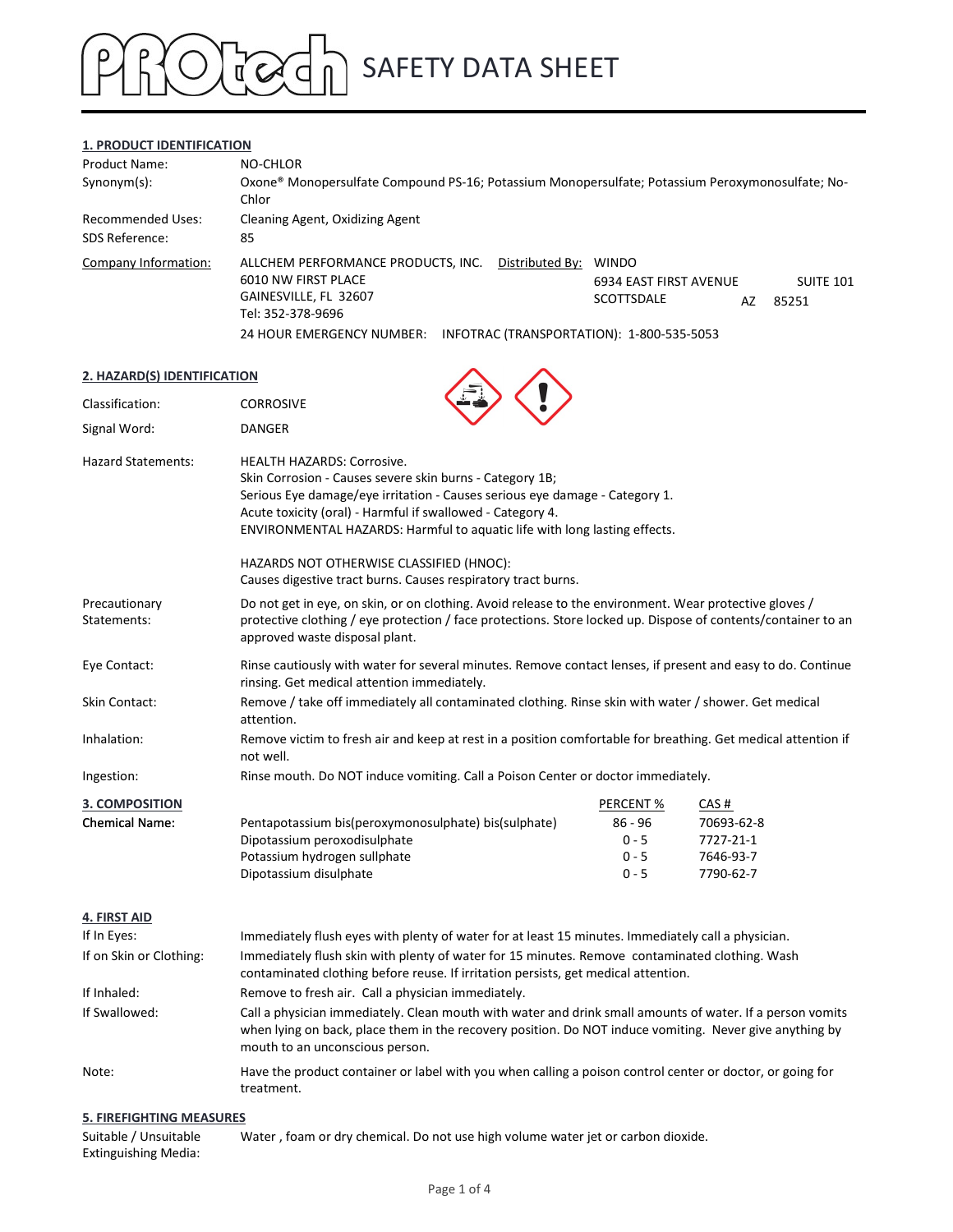# OF OF A SAFETY DATA SHEET

| Specific Hazards from<br>Chemical:           | Toxic or irritating gases/fumes may be given off during burning or thermal decomposition. Water runoff<br>from fire fighting may be corrosive. Cool closed containers exposed to fire with water spray. Fight any<br>surrounding fire with suitable fire-extinguishing agents. Flood small amounts of decomposing products with<br>water (add foaming agent to the water for better penetration). Remove any unaffected product. Control<br>smoke with water spray.<br>This product is an NFPA Class 1 Oxidizer.        |
|----------------------------------------------|-------------------------------------------------------------------------------------------------------------------------------------------------------------------------------------------------------------------------------------------------------------------------------------------------------------------------------------------------------------------------------------------------------------------------------------------------------------------------------------------------------------------------|
| <b>Special Protective</b><br>Equipment:      | Wear self-contained breathing apparatus and protective suit.                                                                                                                                                                                                                                                                                                                                                                                                                                                            |
| Other Information:                           | Do not allow run-off from the fire fighting to enter drains or water courses.                                                                                                                                                                                                                                                                                                                                                                                                                                           |
| <b>6. ACCIDENTAL RELEASE MEASURES</b>        |                                                                                                                                                                                                                                                                                                                                                                                                                                                                                                                         |
| <b>Personal Precautions:</b>                 | Avoid contact with skin, eyes and clothing. Avoid breathing dust. Wear personal protective equipment.<br>Ensure adequate ventilation, especially in confined areas.                                                                                                                                                                                                                                                                                                                                                     |
| <b>Methods and Materials</b><br>for cleanup: | Remove mechanically with care (e.g. with clean polyethylene plastic shovel). Avoid dust formation. Wash<br>small residues with plenty of water.<br>Do not release into the environment. Do not contaminate water. Do not allow material to contaminate<br>ground water system. If the product contaminates rivers and lakes or drains, inform respective authorities.<br>Never add other substances or waste material to product residue. Offer surplus and non-recyclable<br>solutions to a licensed disposal company. |
| 7. HANDLING AND STORAGE                      |                                                                                                                                                                                                                                                                                                                                                                                                                                                                                                                         |
| Handling:                                    | For personal protection see Section 8. Product is hygroscopic. Never pour product residue back into storage<br>container. Risk of decomposition. Keep away from combustible materials. Avoid dust formation.                                                                                                                                                                                                                                                                                                            |
| Storage:                                     | Keep containers tightly closed in a dry, cool and well-ventilated place. Keep away from heat. Do not store<br>over 122 deg F.<br>Avoid impurities (e.g. rust, dust or ash), risk of decomposition. Protect from moisture. Store away from<br>other dangerous and incompatible materials.<br>(NFPA Oxidizer Class 1)                                                                                                                                                                                                     |
|                                              | 8. EXPOSURE CONTROLS / PERSONAL PROTECTIONS                                                                                                                                                                                                                                                                                                                                                                                                                                                                             |
| OSHA permissible<br>ovnocuro limit.          | Dipotassium peroxodisulphate:<br>$ACCH$ TIV: TWA $0.1$ mg/m <sup>2</sup> (as norsulfate) $0$ hours                                                                                                                                                                                                                                                                                                                                                                                                                      |

| exposure limit:                      | ACGIH TLV: TWA: 0.1 mg/m3 (as persulfate) - 8 hours.                                                         |
|--------------------------------------|--------------------------------------------------------------------------------------------------------------|
| Appropriate Engineering<br>Controls: | Provide adequate ventilation.                                                                                |
| <b>Individual Protection</b>         | Respiratory Protection: When workers are facing concentrations above the exposure limit they must use        |
| Measures:                            | appropriate certified respirators.                                                                           |
|                                      | Hand Protection: Material - impervious gloves.                                                               |
|                                      | Eye Protection: Wear safety glasses or coverall chemical splash goggles.                                     |
|                                      | Skin and Body Protection: Where there is potential for skin contact, have available and wear as appropriate, |
|                                      | impervious gloves, apron, pants, jacket, hood and boots. Remove and wash contaminated clothing before        |
|                                      | re-use.                                                                                                      |
|                                      |                                                                                                              |

### 9. PHYSICAL AND CHEMICAL PROPERTIES

| posure limit:                       | ACGIH TLV: TWA: 0.1 mg/m3 (as persulfate) - 8 hours.                                                                                                                                                                                                                                                         |                                                                                                       |                                                            |  |  |  |
|-------------------------------------|--------------------------------------------------------------------------------------------------------------------------------------------------------------------------------------------------------------------------------------------------------------------------------------------------------------|-------------------------------------------------------------------------------------------------------|------------------------------------------------------------|--|--|--|
| opropriate Engineering              | Provide adequate ventilation.                                                                                                                                                                                                                                                                                |                                                                                                       |                                                            |  |  |  |
| ontrols:                            |                                                                                                                                                                                                                                                                                                              |                                                                                                       |                                                            |  |  |  |
| dividual Protection                 |                                                                                                                                                                                                                                                                                                              | Respiratory Protection: When workers are facing concentrations above the exposure limit they must use |                                                            |  |  |  |
| easures:                            | appropriate certified respirators.                                                                                                                                                                                                                                                                           |                                                                                                       |                                                            |  |  |  |
|                                     | Hand Protection: Material - impervious gloves.                                                                                                                                                                                                                                                               |                                                                                                       |                                                            |  |  |  |
|                                     | Eye Protection: Wear safety glasses or coverall chemical splash goggles.<br>Skin and Body Protection: Where there is potential for skin contact, have available and wear as appropriate,<br>impervious gloves, apron, pants, jacket, hood and boots. Remove and wash contaminated clothing before<br>re-use. |                                                                                                       |                                                            |  |  |  |
|                                     |                                                                                                                                                                                                                                                                                                              |                                                                                                       |                                                            |  |  |  |
|                                     |                                                                                                                                                                                                                                                                                                              |                                                                                                       |                                                            |  |  |  |
|                                     |                                                                                                                                                                                                                                                                                                              | Protective Measures: When using, do not eat or drink. Do not breathe dust.                            |                                                            |  |  |  |
| PHYSICAL AND CHEMICAL PROPERTIES    |                                                                                                                                                                                                                                                                                                              |                                                                                                       |                                                            |  |  |  |
|                                     | Appearance: White Solid Granules                                                                                                                                                                                                                                                                             |                                                                                                       | Flammability (solid/gas): solid / gaseous. Does not ignite |  |  |  |
| Odor: None                          |                                                                                                                                                                                                                                                                                                              | Upper/lower Flammability or No data available                                                         |                                                            |  |  |  |
|                                     | Odor Threshold: No data available                                                                                                                                                                                                                                                                            | <b>Exposure limits:</b>                                                                               | Vapor Pressure: No data available                          |  |  |  |
| pH: 2.1                             |                                                                                                                                                                                                                                                                                                              |                                                                                                       |                                                            |  |  |  |
|                                     | Melting >50°C (>122°F)                                                                                                                                                                                                                                                                                       |                                                                                                       | Vapor Density: No data available                           |  |  |  |
| Point/Freezing Point:               |                                                                                                                                                                                                                                                                                                              | Solubility(ies): 297 - 357 g/l                                                                        | Density: 2.35 g/cm3                                        |  |  |  |
|                                     |                                                                                                                                                                                                                                                                                                              | Partition Coefficient: n-octanol/water: No data available                                             |                                                            |  |  |  |
| Point/Boiling Range:                | Initial Boiling Not Applicable                                                                                                                                                                                                                                                                               |                                                                                                       |                                                            |  |  |  |
|                                     |                                                                                                                                                                                                                                                                                                              | Auto-ignition Temperature: Not auto-flammable<br>Decomposition Temperature: >50°C (122°F)             |                                                            |  |  |  |
|                                     | Flash Point: Not Applicable                                                                                                                                                                                                                                                                                  |                                                                                                       |                                                            |  |  |  |
| Evaporation Rate: No data available |                                                                                                                                                                                                                                                                                                              |                                                                                                       | Viscosity: No data available                               |  |  |  |
| ). STABILITY AND REACTIVITY         |                                                                                                                                                                                                                                                                                                              |                                                                                                       |                                                            |  |  |  |
| ability/Reactivity:                 | Stable under recommended storage conditions.                                                                                                                                                                                                                                                                 |                                                                                                       |                                                            |  |  |  |
|                                     |                                                                                                                                                                                                                                                                                                              | Page 2 of 4                                                                                           |                                                            |  |  |  |
|                                     |                                                                                                                                                                                                                                                                                                              |                                                                                                       |                                                            |  |  |  |
|                                     |                                                                                                                                                                                                                                                                                                              |                                                                                                       |                                                            |  |  |  |

### 10. STABILITY AND REACTIVITY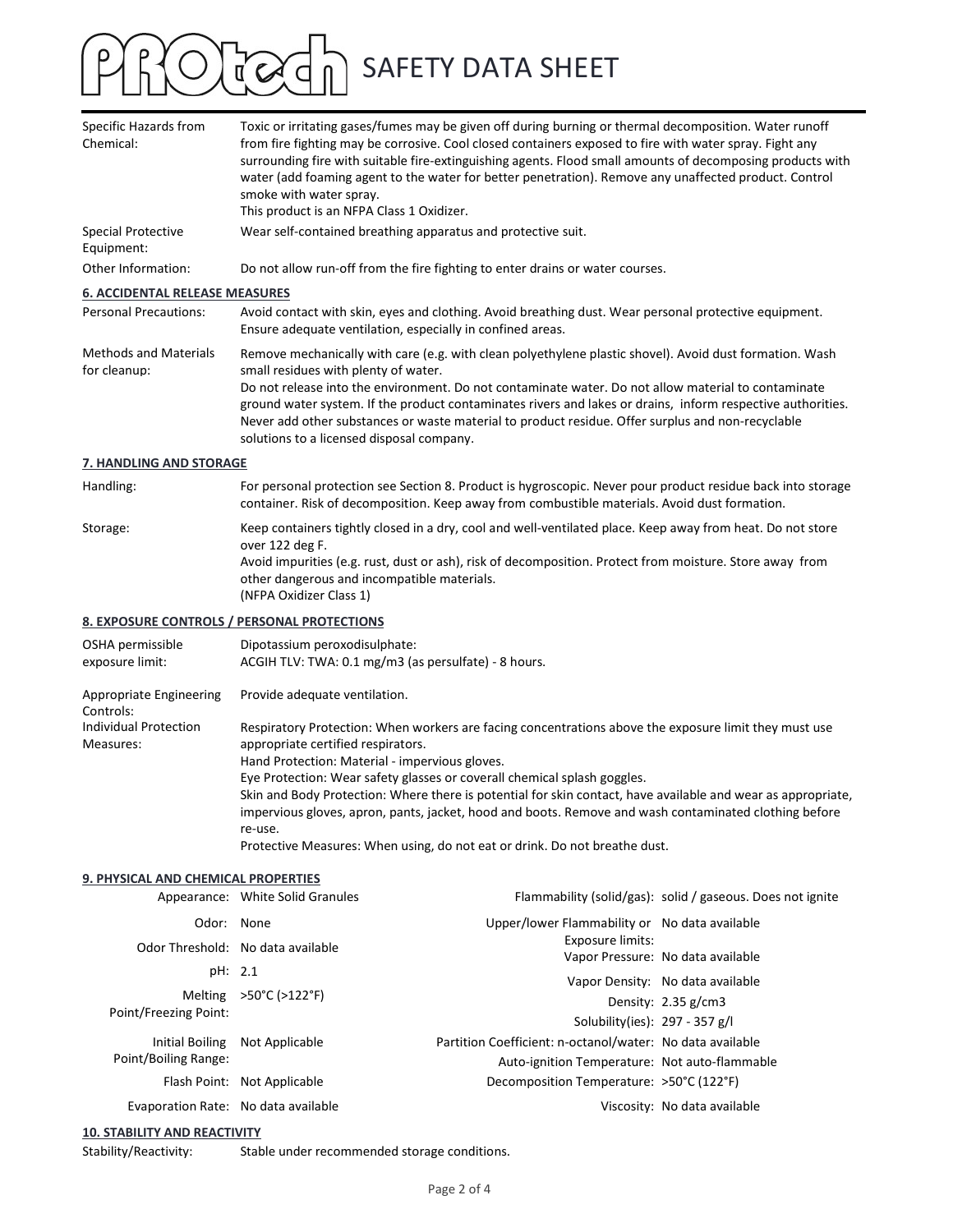## ROCOCh SAFETY DATA SHEET  $\mathsf{P}$

| Possibilities of<br>Hazardous Reactions:                                                                                | Even small amounts of moisture or impurities can noticeably reduce the self-accelerating decomposition<br>temperature (SADT).                                                                                                                                                                                      |  |  |
|-------------------------------------------------------------------------------------------------------------------------|--------------------------------------------------------------------------------------------------------------------------------------------------------------------------------------------------------------------------------------------------------------------------------------------------------------------|--|--|
| Conditions to Avoid:                                                                                                    | Keep away from heat and sources of ignition. Protect from moisture.                                                                                                                                                                                                                                                |  |  |
| Incompatible Materials:                                                                                                 | Accelerators, strong acids, and bases, heavy metals and heavy metal salts, reducing agent. Avoid impurities<br>(e.gg rust, dust ash), risk of decomposition.                                                                                                                                                       |  |  |
| Hazardous Decomposition<br>Materials:                                                                                   | Oxygen / Sulphur dioxide / sulphur trioxide                                                                                                                                                                                                                                                                        |  |  |
| <b>11. TOXICOLOGICAL INFORMATION</b>                                                                                    |                                                                                                                                                                                                                                                                                                                    |  |  |
| <b>Acute Toxicity:</b>                                                                                                  | Oxone TM PS-16:<br>Dermal LD50 (rat): >5000 mg/kg.<br>Oral LD50 (rat): 500 mg/kg.<br>Inhalation LC50 (rat) - >5 mg/l (4 hr exposure)                                                                                                                                                                               |  |  |
|                                                                                                                         | Skin Corrosion/Irritation: Rabbit: Corrosive after 3 minutes to 1 hour exposure.<br>Serious Eye Damage / Eye Irritation: Rabbit: Irreversible effects on the eye.<br>Sensitization; Guinea pig - negative                                                                                                          |  |  |
| Chronic Toxicity:                                                                                                       | Pentapotassium bis (peroxymonosulphate) bis (sulphate):<br>Sub-Acute NOEL Oral (rat): >1000 mg/kg bw/day; 28 days<br>Sub-chronic LOAEL Oral (rat): 600 mg/kg bw/day: 90 days, 7 days per week daily                                                                                                                |  |  |
| Reproductive Toxicity:                                                                                                  | No data available.                                                                                                                                                                                                                                                                                                 |  |  |
| Carcinogenicity:                                                                                                        | No classified as carcinogenic.                                                                                                                                                                                                                                                                                     |  |  |
| Mutagenicity:                                                                                                           | Genotoxicity in virto: Ames test: negative                                                                                                                                                                                                                                                                         |  |  |
| <b>12. ECOLOGICAL INFORMATION</b>                                                                                       |                                                                                                                                                                                                                                                                                                                    |  |  |
| <b>Aquatic Toxicity:</b>                                                                                                | Pentapotassium bis(peroxymonsulphate) bis(sulphate):<br>96 h LC50: Oncorhynchus mykiss (rainbow trout): 53 mg/l<br>72 h EC50: Pseudokirchneriella subcapitata (green algae): >1 mg/l<br>48 h EC50: Daphnia magna (water flea): 3.5 mg/l<br>72 h OECD: Algae- Pseudokirchneriella subcapitata Fresh Water: 0.5 mg/l |  |  |
|                                                                                                                         | Dipotassium Peroxodisulphate:<br>72 h EC50: Algae- Pseudokirchneriella subcapitata: 83.7 mg/l<br>48 h EC: daphnia:120 mg/l<br>96 h LC50: Oncorhynchus mykiss (rainbow trout): 76.3 mg/l                                                                                                                            |  |  |
| Avian Toxicity:                                                                                                         | No data available.                                                                                                                                                                                                                                                                                                 |  |  |
| Environmental Hazards:                                                                                                  | No data available.                                                                                                                                                                                                                                                                                                 |  |  |
| <b>13. DISPOSAL CONSIDERATIONS</b>                                                                                      |                                                                                                                                                                                                                                                                                                                    |  |  |
| Disposal:                                                                                                               | Dispose of in accordance with local, state and federal regulations.                                                                                                                                                                                                                                                |  |  |
| <b>14. TRANSPORATION INFORMATION</b>                                                                                    |                                                                                                                                                                                                                                                                                                                    |  |  |
|                                                                                                                         | Package exceptions may be applicable. Refer to the appropriate IMDG, IATA and/or 49 CFR regulations accordingly.                                                                                                                                                                                                   |  |  |
| DOT:                                                                                                                    | UN3260, Corrosive Solid, Acidic, Inorganic, n.o.s. (Monopersulfate Compound), 8, PG II                                                                                                                                                                                                                             |  |  |
| <b>15. REGULATORY INFORMATION</b>                                                                                       |                                                                                                                                                                                                                                                                                                                    |  |  |
| TSCA:                                                                                                                   | USA: Reported in the EPA TSCA Inventory.                                                                                                                                                                                                                                                                           |  |  |
| SARA (311, 312):                                                                                                        | Acute Health Hazard.<br>Not applicable.                                                                                                                                                                                                                                                                            |  |  |
|                                                                                                                         | California Prop 65 - Not listed.<br>New Jersey - Potassium hydrogen sulphate is listed on NJ Workplace Hazardous Substance list present at a<br>concentration of 1% or more (0.1% for substances identified as carcinogens, mutagens or teratogens)                                                                |  |  |
|                                                                                                                         |                                                                                                                                                                                                                                                                                                                    |  |  |
|                                                                                                                         | No data available.                                                                                                                                                                                                                                                                                                 |  |  |
| SARA 313:<br><b>Right To Know Hazardous</b><br>Substance List:<br>Waste Classification:<br>Workplace<br>Classification: | This product is considered hazardous under the OSHA Hazard Communication Standard (29CFR 1910.1200).                                                                                                                                                                                                               |  |  |